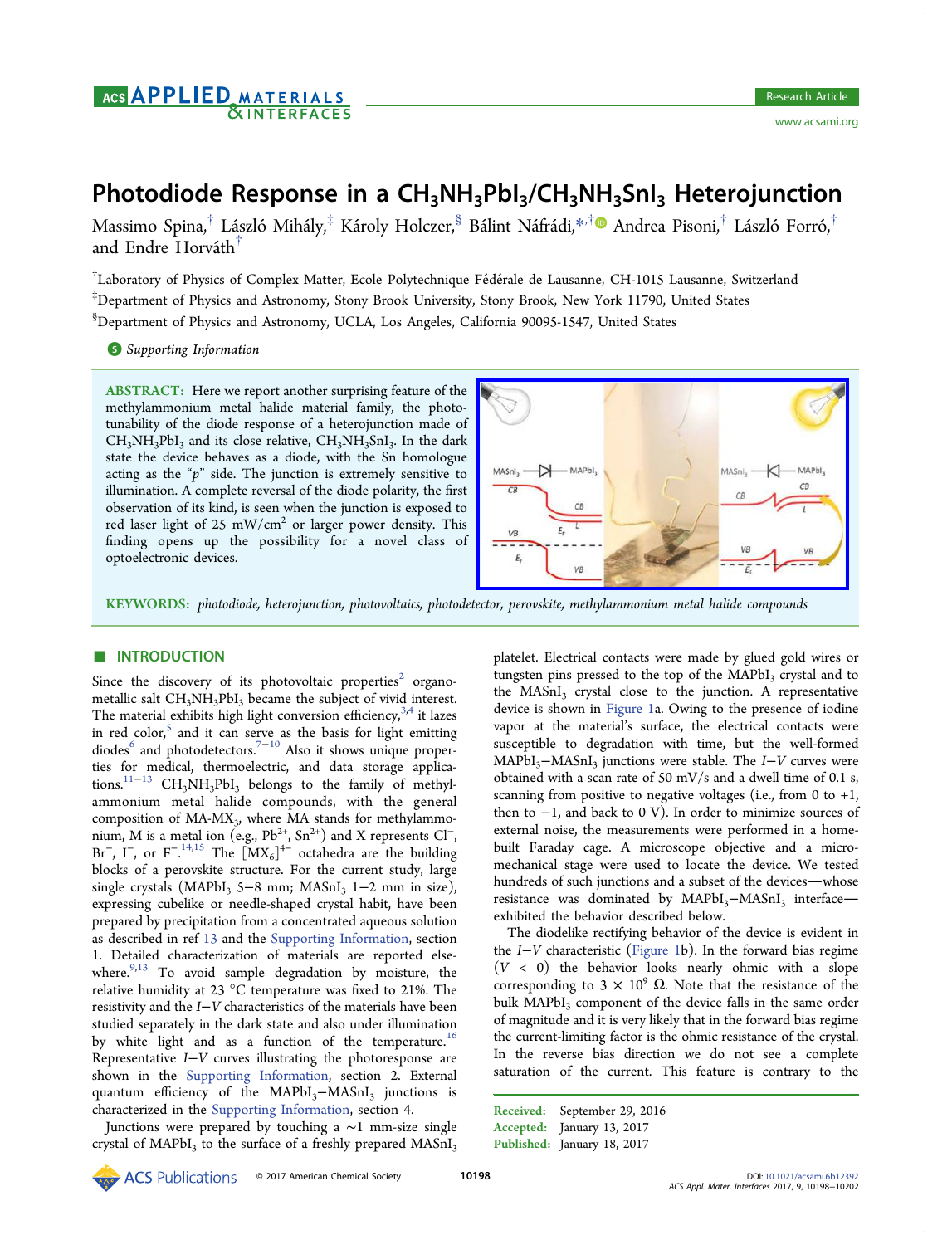<span id="page-1-0"></span>

Figure 1. (a) Photograph of a photodiode similar to the ones used in this study. The MAPbI<sub>3</sub> bulk single crystal is mechanically compressed to a platelet of MASnI<sub>3</sub>. Here the sample is contacted by gold wires, but most of the measurements were done in a two-probe configuration with tungsten pins pressed to the crystals. (b) Current−voltage characteristic of the diode in the dark state. (inset) Low-voltage behavior (dots) and a fit to a simple thermionic model (line). In the forward-biased region, the Sn homologue is the positive terminal.



Figure 2. (a) Output characteristics of the photodiode at low light intensities (<10  $\mu$ W/cm<sup>2</sup>). Under illumination the lead compound starts conducting, and the I−V curve has an almost Ohmic shape with a hysteretic behavior for positive voltage. (b) Output characteristics of the photodiode for higher light intensities. The inset shows the current at the bias voltage of +1 V as the function of the light flux. The dashed line is a power−law fit.

behavior of a p−n junction or a heterojunction but consistent with a metal−semiconductor junction, where the reduction of the Schottky barrier by the image charges results in a voltagedependent reverse current. The slope of the I−V curve corresponds to a resistance of  $4 \times 10^{10} \Omega$ .

At zero current (open circuit) the device generates a voltage of  $V_{\text{OC}} = 0.17 \text{ V}$ ; at zero bias there is a short circuit current of  $I_{SC}$  = 64 pA. In these freshly made samples the surfaces are still chemically active. It is likely that there is a transfer of ions between the two sides of the junction, resulting in an electrochemical voltage generation. At zero bias this "battery voltage" drives the short circuit current.

In the low-bias regime, where the junction resistance is high, we may neglect the ohmic resistance of the bulk MAPbI<sub>3</sub> and we may model the junction with a simplified thermionic emission model.<sup>[17](#page-3-0)</sup> The ideality factor  $(n)$  and the barrier height (U) of the junction has been evaluated [\(Supporting](http://pubs.acs.org/doi/suppl/10.1021/acsami.6b12392/suppl_file/am6b12392_si_001.pdf) [Information,](http://pubs.acs.org/doi/suppl/10.1021/acsami.6b12392/suppl_file/am6b12392_si_001.pdf) section 3). The ideality factor,  $n \geq 1$ , gives the degree of the deviation of the diode characteristics from that of an ideal diode ( $n = 1$ ). The red curve in the inset of Figure 1b represents a fit to the data yielding an ideality factor of  $n = 9.7$ . The large value of  $n$  indicates that the junction has inhomogeneities, probably related to the imperfect interface between the two materials. The same analysis yields a barrier

height of  $U = 0.92$  eV. These values are reasonable, although the voltage range where the thermionic model works is rather limited.

The main finding reported here is the striking change in the behavior of the junction under illumination. Figure 2 shows the I−V curves of the device when the lead homologue is irradiated with red laser light ( $\lambda = 633$  nm, spot size 4 mm<sup>2</sup>). At low light intensities (i.e., < 5  $\mu$ W/cm<sup>2</sup>) reverse bias current evolves so that the junction becomes almost fully ohmic. As the voltage is scanned up and down, there is a hysteresis loop in the reverse biased region. With increasing light intensities (Figure 2b), the overall conductivity of the device increases dramatically, and at the same time there is a complete reversal of the forward and reverse bias behaviors. The ideality factor extrapolated for the device at different irradiation intensities varies between  $n = 13$ and  $n = 25$ . The barrier height decreases approximately proportional with the light intensity reaching the value of 0.79 eV for  $250 \text{ mW/cm}^2$ . .

We evaluated the photo response of the device as the function of incident light flux, as shown in the inset of Figure 2b. For positive bias of +1 V the current follows a power law dependence with an exponent of 0.35, for incident flux ranging from 0.625 to 250 mW/cm<sup>2</sup>. There is no sign of saturation. The steady increase of current for nearly 6 orders of magnitude of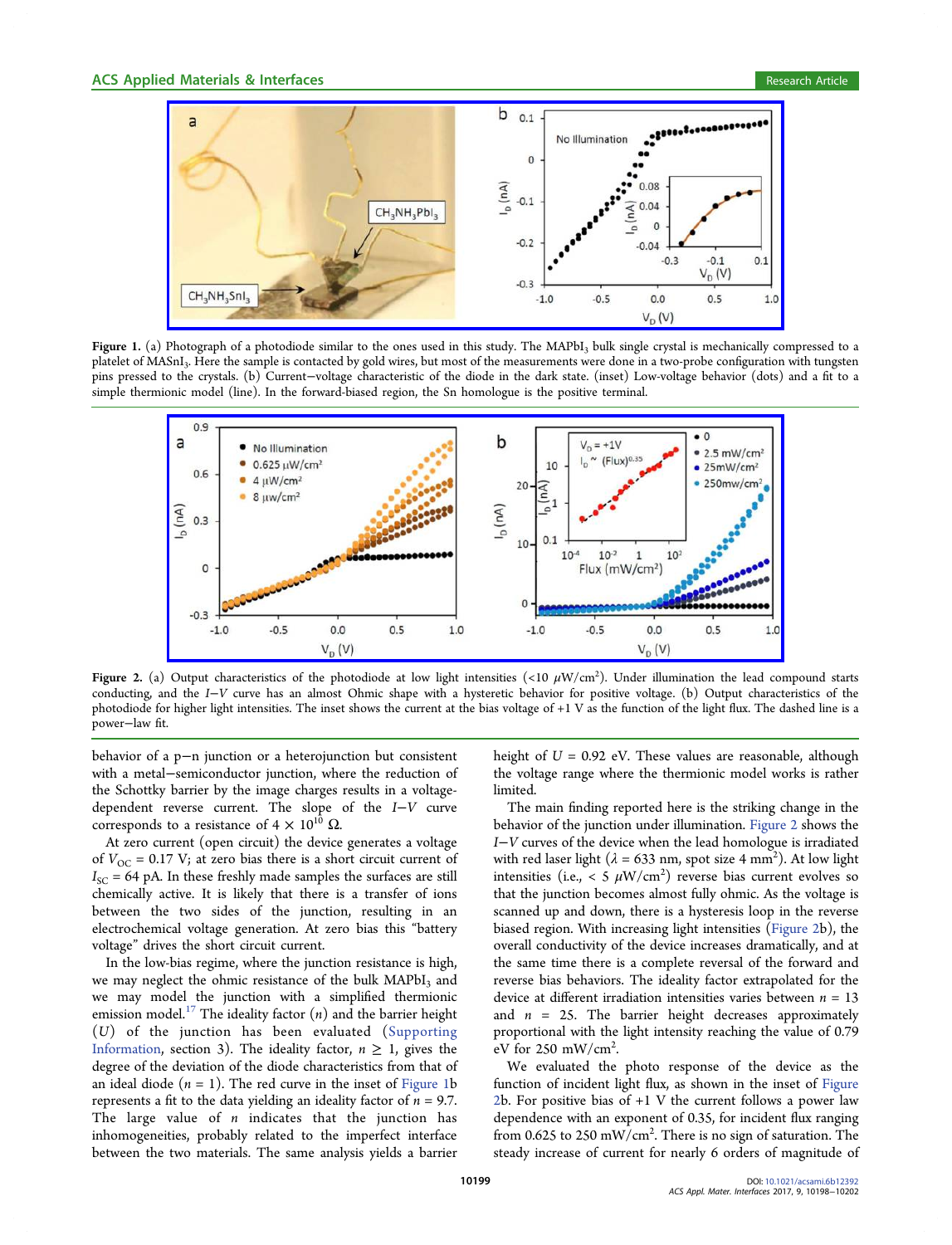incident flux may be an extremely useful feature for lightsensing applications.

It is clear from the shape of the I−V curves in [Figure 2](#page-1-0) that the photoresponse of this device cannot be explained by the usual photoelectric effect, when electron−hole pairs created by the incident light carry a current through the device. Instead, we will use a model we proposed in an earlier study to explain the dramatic photoconductivity observed on the lead homologue.<sup>[16](#page-3-0)</sup> The key element of the model is the introduction of a collection of narrow impurity states close to the conduction band. Charge carriers in this band are localized, but-in contrast to the usual doped semiconductors-in the dark state these states are unfilled and they can be attributed to charge neutral vacancies.[18](#page-3-0) We have also postulated a hierarchy of relaxation rates (in particular a long relaxation rate from the impurity states to the valence band) that results in a "bottleneck" on the charge carrier's recombination path from the conduction band to the valence band.

Figure 3a illustrates the schematic band structure and the electron occupation in the ground state. We assume a flat form



Figure 3. (a) Schematic density of states,  $g(E)$ , of MAPbI<sub>3</sub>. The filled valence band (VB), the empty localized states (L), and the conduction band (CB) are indicated. The dashed line is the Fermi function  $f(E)$ , centered on the Fermi energy  $E_F$ . For a better view, the width of the Fermi function is exaggerated. (b) Electrons excited by light trapped in the localized states, causing a shift of the Fermi energy, as discussed in the text.

for the density of states  $g(E)$ , but the main features of the results will be the same for a more realistic functions. The Fermi energy is determined by the condition  $N = V \int_{-W}^{W'} g(E) f(E) dE$ , where N is the number of electrons and −W and W′ represents the bottom of the valence band and the top of the conduction band, respectively. Assuming that temperature is less than the bandwidths and the bandgap  $(kT)$  $\ll \Delta$ , W) and that the width of the localized band is much less than its separation from the conduction band  $(U \ll \delta)$ , the Fermi energy is approximately determined by

$$
0 = \int_{-W}^{W'} g(E)f(E) \, dE - \int_{-W}^{0} g(E) \, dE
$$
  
=  $-g_1 k T e^{-E_F/kT} + g_2 k T e^{-\Delta - E_F/kT} + U g_0 e^{-\Delta - \delta - E_F/kT}$ 

For  $g_1 = g_2$  and  $g_0 = 0$ , this yields the well-known result of  $E_F =$ Δ/2 (independent of temperature). The unoccupied localized states push the Fermi level to a (temperature dependent) lower value. For example, if  $g_1kT = g_2kT = Ug_0$ , then  $E_F = \Delta/2 - kT/2$ 2  $\ln(1 + e^{\delta/kT}).$ 

Photoexcitation changes this picture drastically, due to the bottleneck effect described above. There will be a new dynamic equilibrium governed by the rates of excitation and the relaxation of the charge carriers, and the localized states will acquire a significant occupation. To illustrate the trends caused by this effect, we take the extreme case, when photoexcitation nearly fills the localized states, as shown in Figure 3. The electrons trapped in the localized states leave behind an equal number of holes in the valence band. If thermal relaxation rates in the valence band are sufficiently high, the holes will thermalize around a new Fermi energy derived from  $N - \delta N = V \int_{-W}^{W'} g(E) f(E) dE$ , where  $\delta N$  is the number of trapped electrons. The result is illustrated in Figure 3.

Although here we assumed a narrow band of localized states, similar conclusions are achieved if the localized states are not separated by a gap  $\delta$  from the conductions band, but instead the conduction band itself has a tail of localized states. Such states, separated from the delocalized states by the "mobility edge" has been widely discussed for disordered systems<sup>[19](#page-3-0)</sup> and also for the materials used in the current study. $20,21$  $20,21$  $20,21$ 

The dramatic change of the Fermi energy in the photoexcited sample explains the reversal of the junction observed in the experiment, as illustrated in Figure 4. The Figure 4a shows the



Figure 4. (a) Flat-band diagram of the two materials, based on band structure calculations.<sup>[1](#page-3-0)</sup> The energies are relative to the vacuum energy. (b) Heterojunction formation in the dark state. (c) Electrons excited by light trapped in the localized states, causing a shift of the effective Fermi energy and a reversal of the junction.

flat-band energy diagram of the two materials, with an energy scale relative to the vacuum energy, based on band structure calculations.<sup>[1,](#page-3-0)[22](#page-4-0)</sup> Although structurally similar, MAPbI<sub>3</sub> and  $MASnI<sub>3</sub>$  have different electronic properties,<sup>[23,24](#page-4-0)</sup> as reflected in the position of the Fermi energy.  $MAPbI<sub>3</sub>$  is an ambipolar semiconductor with a band gap of 1.5 eV, and the Fermi energy is approximately in the middle of the band gap. The resistivity of our MASnI<sub>3</sub> crystals vary between thermally activated (with an activation energy of 250 meV) and metallic, with a large range of room temperature resistances ( $10^3$  to  $10^{-3}$   $\Omega$  cm). Earlier studies demonstrated that this material can be easily doped to the metallic temperature dependence.<sup>[25](#page-4-0)</sup> The variation in the properties of the MASnI<sub>3</sub> crystals can be attributed to the fact that the preparation involves the reduction of  $Sn<sup>IV</sup>$  to  $Sn<sup>II</sup>$ and a partial reduction results in a doped material. $21$  For the current studies we selected a low resistance (highly doped)  $MASnI<sub>3</sub>$  crystal, and for those crystals the Fermi energy is near to the top of the valence band.

In the dark state the matching of the Fermi levels of MASnI<sub>3</sub> and MAPbI<sub>3</sub> yields a junction where the MASnI<sub>3</sub> is p-type relative to the  $MAPbI_3$  (Figure 4b). When the photoexcitation shifts the Fermi level of the MAPbI<sub>3</sub>, we have a p-P heterojunction, where the roles are switched and  $MAPbI<sub>3</sub>$ becomes the positive terminal of the diode. (Figure 4c).

The electrons trapped in the localized states cannot participate in the diffusion of charge carriers that typically happens when the heterojunction is formed. As a secondary effect, trapped localized charges in the interface region may also be responsible for the hysteresis seen in the low-bias I−V curves, shown in [Figure 2](#page-1-0)a. The regular capacitive effects typical of a junction with a space-charge region result in a relatively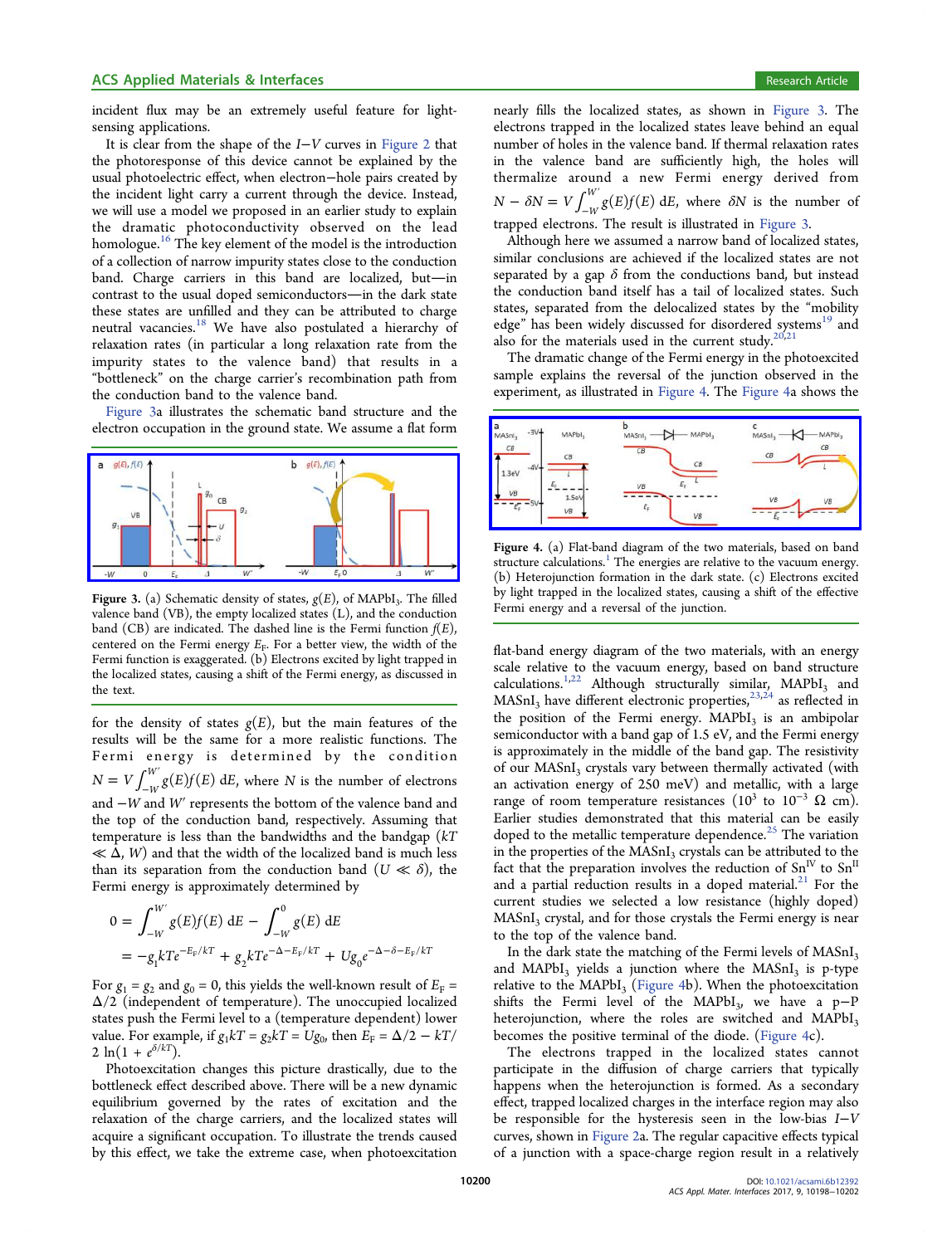## <span id="page-3-0"></span>ACS Applied Materials & Interfaces **Research Article** Research Article **Research Article**

small capacitance, and this is not sufficient to explain the observed hysteresis at the low scanning rate used in our study. The response of the trapped charges can lead to a long-term memory in the junction, yielding to the observed behavior. In fact, the hysteresis is the subject of vivid interest in the field. Beyond the electronic trapping processes,<sup>[26](#page-4-0)</sup> the ferroelectric domains<sup>[27](#page-4-0),[28](#page-4-0)</sup> and the slow ion migration<sup>[29,30](#page-4-0)</sup> are evoked as the source of the hysteresis. Whatever the origin of it, it is not the leading effect of this report.

## ■ CONCLUSION

In summary, we report a large photoresponse in a  $CH<sub>3</sub>NH<sub>3</sub>PbI<sub>3</sub>/CH<sub>3</sub>NH<sub>3</sub>SnI<sub>3</sub> heterojunctions that steadily in$ creasing with the incident flux for over more than 5 orders of magnitude of flux range. The behavior of the junction is different from the traditional photodiodes. In particular, the current in the junction is not carried by photoexcited electron hole pairs. Instead, under illumination we see a dramatic reversal of the diode's polarity. We propose an explanation based on a model where the incident light effectively induces an insulator to metal transition in the  $CH<sub>3</sub>NH<sub>3</sub>PbI<sub>3</sub>$  side of the junction. This is the very same model that has been used earlier to explain the photoresponse of the lead homologue.<sup>16</sup> We believe the unique properties described by the model are essential for this material's success in photovoltaic applications.

To our knowledge this is the first observation of such a dramatic reversal of polarity in a diode under illumination. Just like the first diodes (made of semiconductors and metal whiskers) or the first point-contact transistor made by Bardeen, Brattain, and Shockley, $31$  our device is rudimentary, but it has the potential for novel applications, including the construction of extremely sensitive light sensors and other optoelectronic devices.

## ■ ASSOCIATED CONTENT

#### **6** Supporting Information

The Supporting Information is available free of charge on the [ACS Publications website](http://pubs.acs.org) at DOI: [10.1021/acsami.6b12392](http://pubs.acs.org/doi/abs/10.1021/acsami.6b12392).

Sample preparation details, additional I−V characterization, and calculation details [\(PDF\)](http://pubs.acs.org/doi/suppl/10.1021/acsami.6b12392/suppl_file/am6b12392_si_001.pdf)

#### ■ AUTHOR INFORMATION

#### Corresponding Author

\*E-mail: [nafradi@yahoo.com](mailto:nafradi@yahoo.com).

#### ORCID<sup>®</sup>

Bálint Náfrádi: [0000-0001-9543-2970](http://orcid.org/0000-0001-9543-2970)

#### Notes

The authors declare no competing financial interest.

## ■ ACKNOWLEDGMENTS

The work was supported by the ERC Advanced Grant Picoprop of L.F. The hospitality of EPFL is gratefully acknowledged by L.M. and K.H.

#### **ENDERGERGEMENT**

(1) Wang, B.; Xiao, X.; Chen, T. Perovskite Photovoltaics: a High-efficiency Newcomer to the Solar Cell Family. [Nanoscale](http://pubs.acs.org/action/showLinks?pmid=25257655&crossref=10.1039%2FC4NR04144E&coi=1%3ACAS%3A528%3ADC%252BC2cXhsVOgsr%252FO) 2014, 6 (21), 12287−12297.

(2) Lee, M. M.; Teuscher, J.; Miyasaka, T.; Murakami, T. N.; Snaith, H. J. Efficient Hybrid Solar Cells Based on Meso-Superstructured Organometal Halide Perovskites. [Science](http://pubs.acs.org/action/showLinks?pmid=23042296&crossref=10.1126%2Fscience.1228604&coi=1%3ACAS%3A528%3ADC%252BC38XhsFygtbrL) 2012, 338 (6107), 643−647.

(3) Green, M. A.; Emery, K.; Hishikawa, Y.; Warta, W.; Dunlop, E. D. Solar Cell Efficiency Tables (Version 45). [Prog. Photovoltaics](http://pubs.acs.org/action/showLinks?crossref=10.1002%2Fpip.2573) 2015, 23  $(1), 1-9.$ 

(4) Abrusci, A.; Stranks, S. D.; Docampo, P.; Yip, H. L.; Jen, A. K. Y.; Snaith, H. J. High-Performance Perovskite-Polymer Hybrid Solar Cells via Electronic Coupling with Fullerene Monolayers. [Nano Lett](http://pubs.acs.org/action/showLinks?system=10.1021%2Fnl401044q&coi=1%3ACAS%3A528%3ADC%252BC3sXpsFGlu7o%253D). 2013, 13 (7), 3124−3128.

(5) Xing, G. C.; Mathews, N.; Lim, S. S.; Yantara, N.; Liu, X. F.; Sabba, D.; Gratzel, M.; Mhaisalkar, S.; Sum, T. C. Low-temperature Solution-processed Wavelength-tunable Perovskites for Lasing. [Nat.](http://pubs.acs.org/action/showLinks?pmid=24633346&crossref=10.1038%2Fnmat3911&coi=1%3ACAS%3A528%3ADC%252BC2cXktlGltbk%253D) [Mater](http://pubs.acs.org/action/showLinks?pmid=24633346&crossref=10.1038%2Fnmat3911&coi=1%3ACAS%3A528%3ADC%252BC2cXktlGltbk%253D). 2014, 13 (5), 476−480.

(6) Tan, Z. K.; Moghaddam, R. S.; Lai, M. L.; Docampo, P.; Higler, R.; Deschler, F.; Price, M.; Sadhanala, A.; Pazos, L. M.; Credgington, D.; Hanusch, F.; Bein, T.; Snaith, H. J.; Friend, R. H. Bright Light-emitting Diodes Based on Organometal Halide Perovskite. [Nat.](http://pubs.acs.org/action/showLinks?pmid=25086602&crossref=10.1038%2Fnnano.2014.149&coi=1%3ACAS%3A528%3ADC%252BC2cXht1Gqt7%252FN) [Nanotechnol](http://pubs.acs.org/action/showLinks?pmid=25086602&crossref=10.1038%2Fnnano.2014.149&coi=1%3ACAS%3A528%3ADC%252BC2cXht1Gqt7%252FN). 2014, 9 (9), 687−692.

(7) Náfrádi, B.; Náfrádi, G.; Forró, L.; Horváth, E. Methylammonium Lead Iodide for Efficient X-ray Energy Conversion. [J. Phys. Chem. C](http://pubs.acs.org/action/showLinks?system=10.1021%2Facs.jpcc.5b07876&coi=1%3ACAS%3A528%3ADC%252BC2MXhs1OgurfN) 2015, 119 (45), 25204−25208.

(8) Spina, M.; Nafradi, B.; Tohati, H. M.; Kamaras, K.; Bonvin, E.; Gaal, R.; Forro, L.; Horvath, E. Ultrasensitive 1D field-effect Phototransistors: CH<sub>3</sub>NH<sub>3</sub>PbI<sub>3</sub> Nanowire Sensitized Individual Carbon Nanotubes. [Nanoscale](http://pubs.acs.org/action/showLinks?pmid=26864708&crossref=10.1039%2FC5NR06727H&coi=1%3ACAS%3A528%3ADC%252BC28XhsFyntLk%253D) 2016, 8 (9), 4888-4893.

(9) Horváth, E.; Spina, M.; Szekrényes, Z.; Kamarás, K.; Gaal, R.; Gachet, D.; Forró, L. Nanowires of Methylammonium Lead Iodide (CH<sub>3</sub>NH<sub>3</sub>PbI<sub>3</sub>) Prepared by Low Temperature Solution-Mediated Crystallization. [Nano Lett](http://pubs.acs.org/action/showLinks?system=10.1021%2Fnl5020684). 2014, 14 (12), 6761−6766.

(10) Spina, M.; Lehmann, M.; Náfrádi, B.; Bernard, L.; Bonvin, E.; Gaál, R.; Magrez, A.; Forró, L.; Horváth, E. Microengineered CH<sub>3</sub>NH<sub>3</sub>PbI<sub>3</sub> Nanowire/Graphene Phototransistor for Low-Intensity Light Detection at Room Temperature. [Small](http://pubs.acs.org/action/showLinks?pmid=26172855&crossref=10.1002%2Fsmll.201501257&coi=1%3ACAS%3A528%3ADC%252BC2MXhtFOrtb7J) 2015, 11 (37), 4824− 4828.

(11) Xu, W.; Cho, H.; Kim, Y.-H.; Kim, Y.-T.; Wolf, C.; Park, C.-G.; Lee, T.-W. Organometal Halide Perovskite Artificial Synapses. [Adv.](http://pubs.acs.org/action/showLinks?pmid=27167384&crossref=10.1002%2Fadma.201506363&coi=1%3ACAS%3A528%3ADC%252BC28XnslaisLo%253D) [Mater](http://pubs.acs.org/action/showLinks?pmid=27167384&crossref=10.1002%2Fadma.201506363&coi=1%3ACAS%3A528%3ADC%252BC28XnslaisLo%253D). 2016, 28 (28), 5916−5922.

(12) Náfrádi, B.; Szirmai, P.; Spina, M.; Lee, H.; Yazyev, O. V.; Arakcheeva, A.; Chernyshov, D.; Gibert, M.; Forró, L.; Horváth, E. Optically Switched Magnetism in Photovoltaic Perovskite CH<sub>3</sub>NH<sub>3</sub>(Mn:Pb)I<sub>3</sub>. [Nat. Commun.](http://pubs.acs.org/action/showLinks?pmid=27882917&crossref=10.1038%2Fncomms13406&coi=1%3ACAS%3A528%3ADC%252BC28XitFSns77E) 2016, 7, 13406.

(13) Mettan, X.; Pisoni, R.; Matus, P.; Pisoni, A.; Jaćimović, J.; Náfrádi, B.; Spina, M.; Pavuna, D.; Forró, L.; Horváth, E. Tuning of the Thermoelectric Figure of Merit of  $CH_3NH_3MI_3$  (M = Pb,Sn) Photovoltaic Perovskites. *[J. Phys. Chem. C](http://pubs.acs.org/action/showLinks?system=10.1021%2Facs.jpcc.5b03939&coi=1%3ACAS%3A528%3ADC%252BC2MXnsFOgu70%253D)* 2015, 119 (21), 11506− 11510.

(14) Weber, D. CH<sub>3</sub>NH<sub>3</sub>SnBrXI<sub>3</sub><sub>×X</sub> (X = 0–3) - SN(II)-System with Cubic Perovskite Structure. [Z. Naturforsch. \(B\)](http://pubs.acs.org/action/showLinks?coi=1%3ACAS%3A528%3ADyaE1cXlsFGqsbw%253D) 1978, 33 (8), 862− 865.

(15) Mitzi, D. B.; Wang, S.; Feild, C. A.; Chess, C. A.; Guloy, A. M. Conducting Layered Organic-inorganic Halides Containing < 110>;- Oriented Perovskite Sheets. [Science](http://pubs.acs.org/action/showLinks?pmid=17743545&crossref=10.1126%2Fscience.267.5203.1473&coi=1%3ACAS%3A528%3ADyaK2MXktlClt7g%253D) 1995, 267 (5203), 1473−1476.

(16) Pisoni, A.; Jacimovic, J.; Náfrádi, B.; Szirmai, P.; Spina, M.; Gaál, R.; Holczer, K.; Tutis, E.; Forró, L.; Horváth, E. Metallicity and Conductivity Crossover in White Light Illuminated  $CH<sub>3</sub>NH<sub>3</sub>PbI<sub>3</sub>$ Perovskite. arXiv:1604.05637 [cond-mat.str-el], 2016.

(17) Kim, J.; Lee, S.-H.; Lee, J. H.; Hong, K.-H. The Role of Intrinsic Defects in Methylammonium Lead Iodide Perovskite. *[J. Phys. Chem.](http://pubs.acs.org/action/showLinks?system=10.1021%2Fjz500370k&coi=1%3ACAS%3A528%3ADC%252BC2cXkslChu78%253D)* [Lett](http://pubs.acs.org/action/showLinks?system=10.1021%2Fjz500370k&coi=1%3ACAS%3A528%3ADC%252BC2cXkslChu78%253D). 2014, 5 (8), 1312−1317.

(18) Sze, S. M. Physics of Semiconductor Devices, 3rd ed.; John Wiley & Sons: New York, 1981.

(19) Anderson, P. W. Absence of Diffusion in Certain Random Lattices. *[Phys. Rev.](http://pubs.acs.org/action/showLinks?crossref=10.1103%2FPhysRev.109.1492&coi=1%3ACAS%3A528%3ADyaG1cXntVCksA%253D%253D)* 1958, 109 (5), 1492-1505.

(20) Ma, J.; Wang, L.-W. Nanoscale Charge Localization Induced by Random Orientations of Organic Molecules in Hybrid Perovskite CH<sub>3</sub>NH<sub>3</sub>PbI<sub>3</sub>. [Nano Lett.](http://pubs.acs.org/action/showLinks?system=10.1021%2Fnl503494y&coi=1%3ACAS%3A528%3ADC%252BC2cXitVKqs7jI) 2015, 15 (1), 248–253.

(21) La-o-vorakiat, C.; Salim, T.; Kadro, J.; Khuc, M. T.; Haselsberger, R.; Cheng, L.; Xia, H. X.; Gurzadyan, G. G.; Su, H. B.; Lam, Y. M.; Marcus, R. A.; Michel-Beyerle, M. E.; Chia, E. E. M. Elucidating the Role of Disorder and Free-carrier Recombination Kinetics in CH<sub>3</sub>NH<sub>3</sub>PbI<sub>3</sub> Perovskite Films. Nat. Commun. 2015, 6, 7.